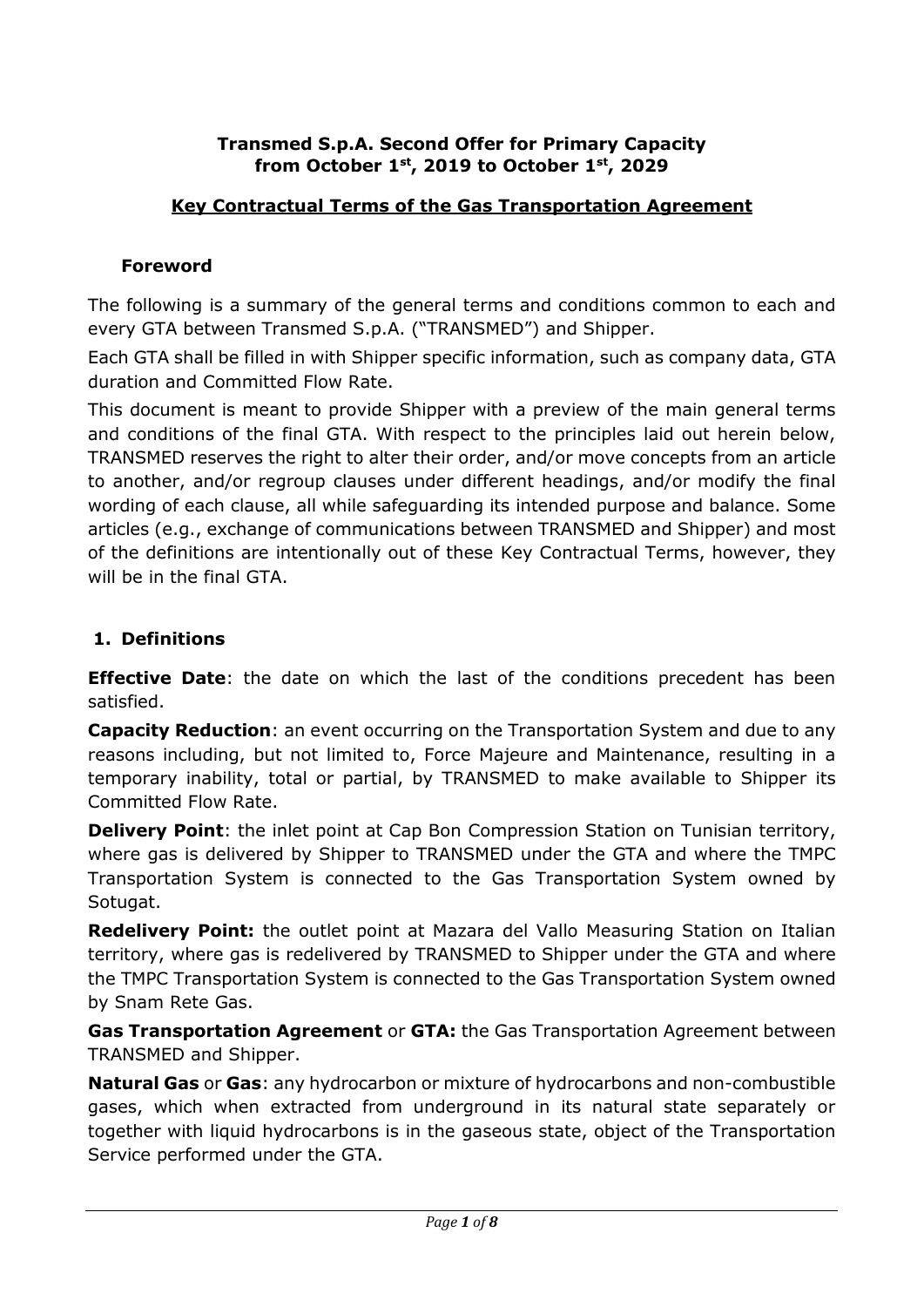**Starting Date:** the 1<sup>st</sup> of October of the year on which the Transportation Service shall start.

**TMPC Transportation System**: The Natural Gas Transportation System crossing the Sicily Straits and referring to the offshore pipelines and onshore Terminals owned by TMPC. The Transportation Capacity of said System is leased to TRANSMED for the execution of the Natural Gas Transportation Services pursuant to the GTA.

# **2. Conditions Precedent**

The coming into force of the GTA with Shipper is subject to the fulfilment of the following conditions precedent:

- a) The coming into force of a Transportation Agreement between Shipper and TTPC for the transportation of Natural Gas on Tunisian territory, with the same Committed Flow Rate and for the same duration of the GTA to be concluded with TRANSMED.
- b) The submission by Shipper of the original of the Bank Guarantee or of the Parent Company Guarantee, issued in favour of TRANSMED, if requested, as provided in the GTA.

In the event that any of the conditions precedent above is not fulfilled within 5 (five) business days before the Starting Date, the GTA shall terminate.

## **3. Transportation Service**

The scope of the GTA is the transportation service rendered by TRANSMED to Shipper. Such service shall consist of:

- exclusive availability to Shipper of the Committed Flow Rate on a "ship-or-pay" basis and with a constant hourly flow rate during each day;
- the transportation of the quantities of Natural Gas made available by Shipper at the Delivery Point;
- the redelivery to Shipper at the Redelivery Point of an amount of Natural Gas equivalent in terms of energy to the quantity made available by Shipper at the Delivery Point as set forth in the GTA.

In any single Contractual Year, TRANSMED shall be entitled to reduce or interrupt the transportation service, for maintenance and other Transportation System management purposes, for a maximum period of 15 (fifteen) days equivalent at full capacity, without any corresponding reduction of the Shipper's obligation to pay in full the transportation charge. Should the actual number of reduction / interruption days exceed, in a Contractual Year, 15 (fifteen) days equivalent at full capacity, the Shipper shall be entitled to tariff reduction pursuant to the provision of the paragraph "Capacity Reduction".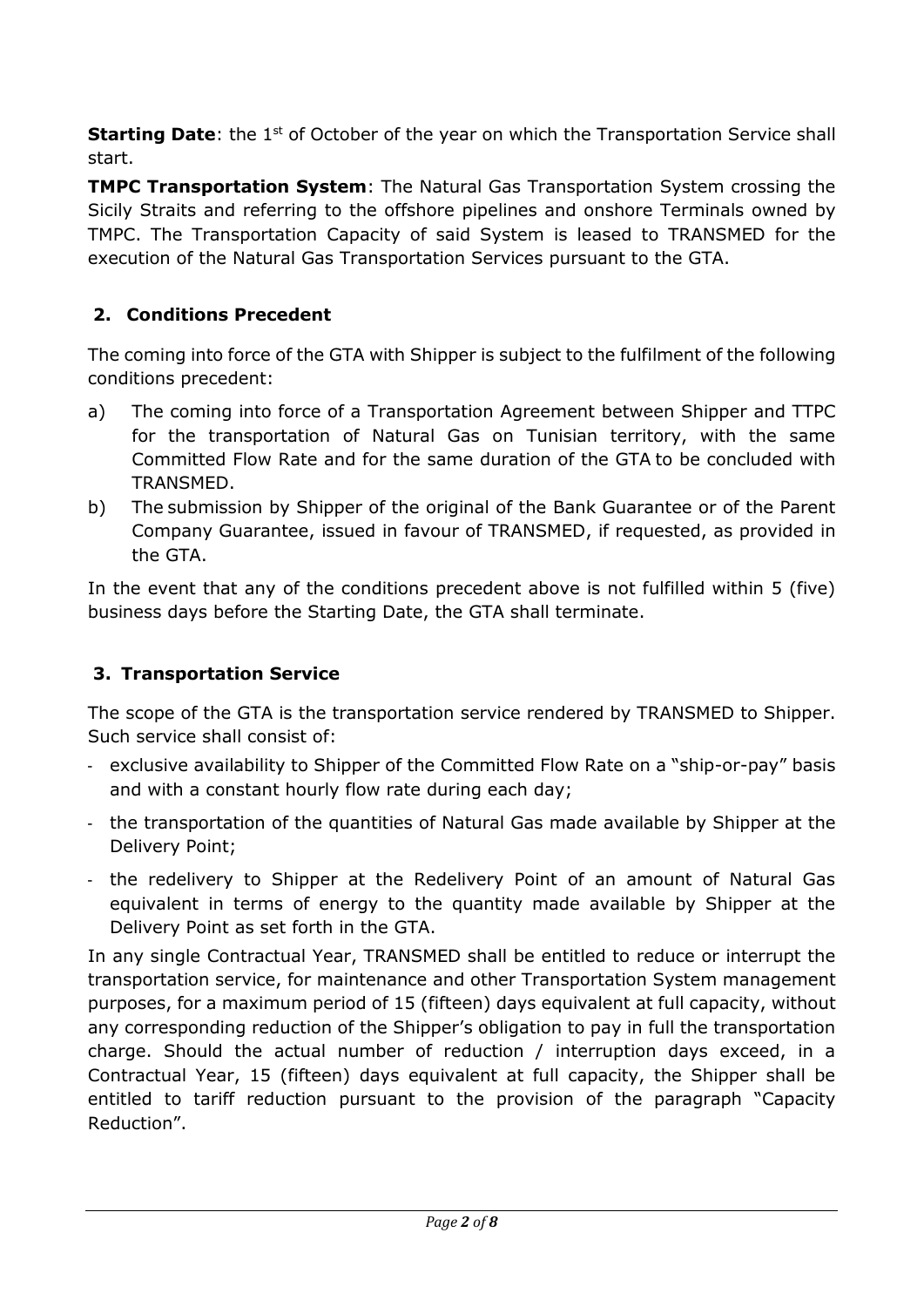# **4. Measurement and Quantity**

The Algerian Gas transported by TRANSMED is measured at the Measuring Station in Mazara del Vallo located on Italian territory immediately downstream of the physical connection between the TMPC Transportation System and Snam network, owned and operated by Snam.

The quantity of Gas made available by Shipper to TRANSMED at the Delivery Point and the amount of Gas redelivered by TRANSMED to Shipper at the Redelivery Point shall be determined in accordance with the allotment procedure of the total quantity of gas measured at the Measuring Station owned and operated by Snam Rete Gas located in Mazara del Vallo in Italy.

# **5. Quality and Pressure**

The quality and pressure of the Natural Gas delivered by Shipper to TRANSMED at the Delivery Point and redelivered by TRANSMED to Shipper at the Redelivery Point shall comply with the specifications laid down in the GTA and relevant Annexes.

## **6. Capacity Reduction**

In case of reduction of the transportation capacity on the Transportation System, due to any reasons including, but not limited to, Force Majeure events and Maintenance on the Transportation System, such reduction shall be allocated between all Users proportionally to their Committed Flow Rate.

TRANSMED, acting as a Reasonable and Prudent Operator, shall make every reasonable effort to minimize the impact of the transportation capacity reduction on the Users, also compensating the reduction with the unallocated transportation capacity, if available. The remainder of the reduction, if any, shall be allocated between all Users proportionally to their Committed Flow Rate.

In case of an unforeseen event causing transportation capacity reduction, TRANSMED shall promptly inform Shipper of the reasons, the impact on transportation capacity and the estimated duration of the event.

In the event that - due to a Capacity Reduction - the actual number of reduction days in a Contractual Year exceeds the maximum value of 15 (fifteen) days equivalent at full capacity, the Shipper shall be entitled to tariff reduction. Such reduction shall be calculated on the basis of  $1/30<sup>th</sup>$  (one thirtieth) of the Monthly Fee for each day of actual reduction - equivalent at full capacity - in excess of 15 (fifteen) days and applied on the first available invoice.

Transportation capacity reductions due to Force Majeure events shall result, for the entire reduction period, in a proportional reduction *pro quota* and *pro rata temporis* of the obligation to pay the Transportation Charge in accordance with the GTA.

Transportation capacity reductions concerning the upstream and/or downstream transportation systems, due to whatever reason including Force Majeure, do not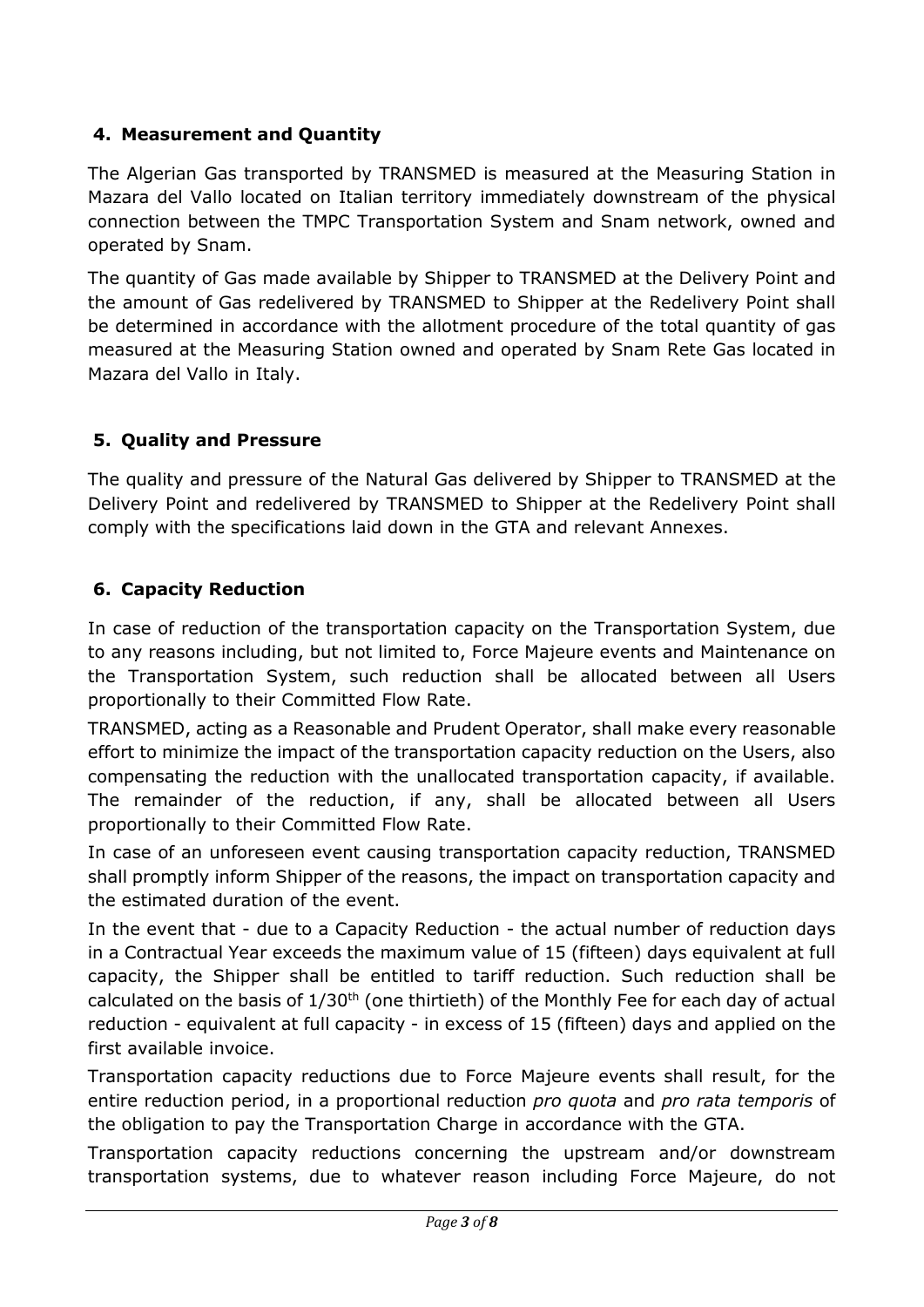constitute transportation capacity reduction of the Transportation System and consequently the obligation to pay in full the Transportation Charge in accordance to the GTA.

### **7. Transportation Charges**

Transportation charges provided for in the GTA shall refer to the transportation services rendered by TRANSMED to Shipper and shall be calculated as herein specified.

The unit transportation charge *UCT<sup>0</sup>* is based on an estimate of future aggregate Committed Flowrate and is therefore to be considered provisional. Upon conclusion of the Capacity Bid Round, but in any case, before signature of the GTA, TRANSMED shall give Shipper written notice of either confirmation or modification of these values.

Starting from the first day of transportation under the GTA and for the entire duration of the GTA itself, for each month k during the contractual year j, Shipper shall pay to TRANSMED a monthly fee *MFkj* expressed in USD calculated as follows:

1) 
$$
MF^{kj} = \sum_{i=1}^{n} UCT_L^{kj} \cdot Q_i
$$
 where

- *UCT<sup>L</sup> kj* is the Unit Capacity Tariff given by formula (2) below;
- *Qi* is the hourly flowrate corresponding to each Capacity Band i booked by the Shipper;

2) 
$$
UCT_L^{kj} = KD_L \cdot UCT_0 \cdot IND^j
$$

where

- *KD<sup>L</sup>* is equal to the *KD<sup>i</sup>* corresponding to the longest duration D<sup>i</sup> among the Capacity Bands reserved by the Shipper where *KD<sup>i</sup>* is the degressivity factor function of the duration  $D_i$  and its value for each duration  $D_i$  is given as follows:

|                                                                                                                                           |  | $-51$ |  |  |  |
|-------------------------------------------------------------------------------------------------------------------------------------------|--|-------|--|--|--|
| $\mid$ KD, $\mid$ 1,04 $\mid$ 1,03 $\mid$ 1,02 $\mid$ 1,01 $\mid$ 1,00 $\mid$ 1,00 $\mid$ 1,00 $\mid$ 1,00 $\mid$ 1,00 $\mid$ 1,00 $\mid$ |  |       |  |  |  |

- *UCT<sup>0</sup>* = 2,475 USD/month per each Cm3/h of reserved capacity;
- *IND<sup>j</sup>* is the indexation factor, given by the formula (3) below;

$$
3) \, IND^j = 0.50 + 0.35 \cdot S_j + 0.15 \cdot I_j
$$

where

a) The coefficient Sj shall be periodically revised, pursuant to the provisions of present sub-section (a), the revision occurring at the beginning of each Contractual Year numbered one after the other until Contractual Year (10).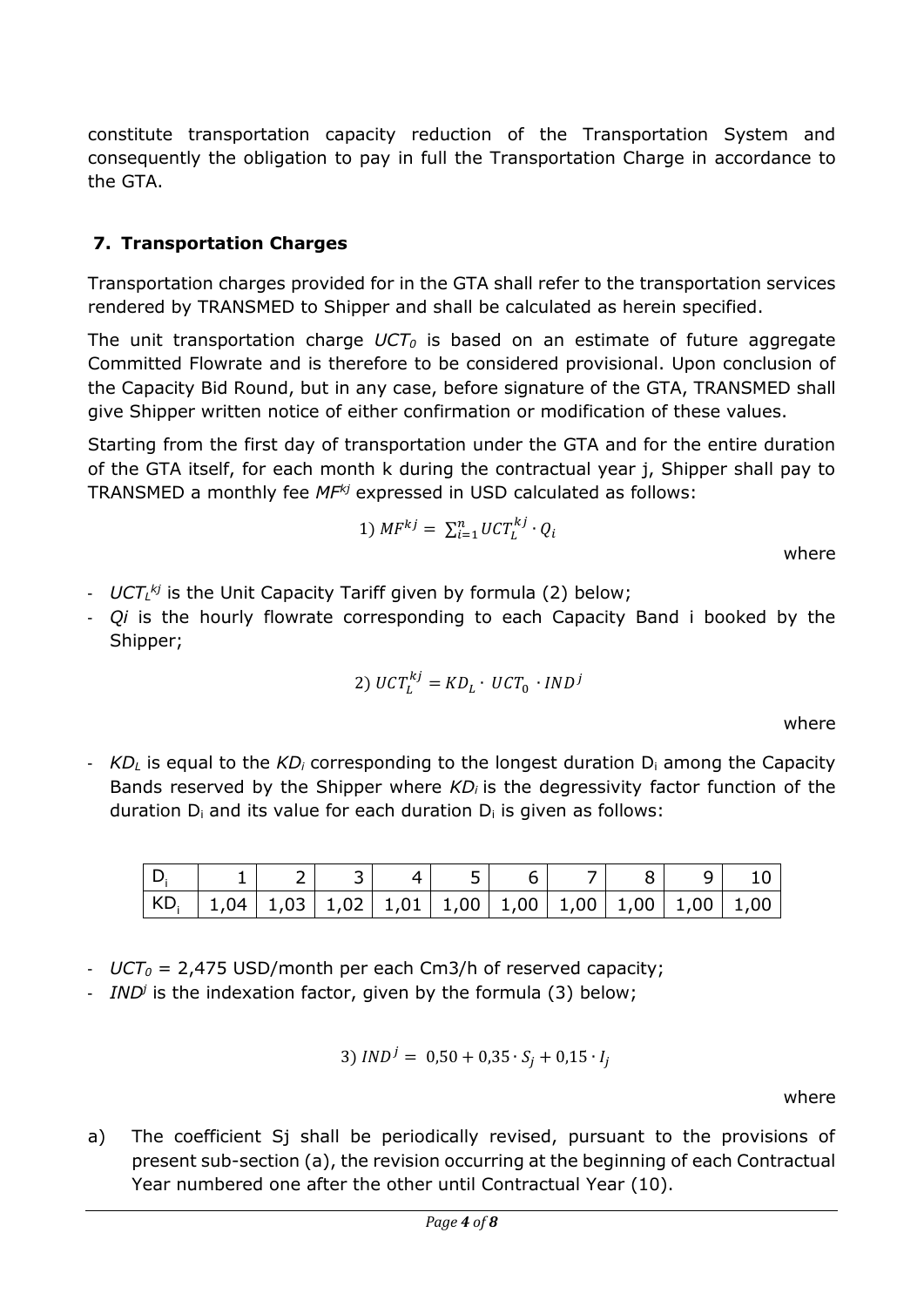Contractual Year (1) starts on October 1st, 2019 while Contractual Year (10) starts on October 1st, 2028 and ends on September 30th, 2029.

Sj is defined as follows:

$$
Sj = \frac{tj}{to}
$$

 $t_i$  for Contractual Year (j) equals to the arithmetic average of the monthly values corresponding to:

Index "Long-Term Government Bond Yields: 10 years" for the United States as published by the "Federal Reserve Bank of St. Louis" at <https://fred.stlouisfed.org/series/IRLTLT01USM156N> applied to a period of twelve consecutive months ending on September 30 immediately preceding the beginning of Contractual Year (j).

*t<sup>o</sup>* equals to the arithmetic average of the index mentioned above for the second quarter of 2019, ie 2.65%.

For Contractual Year (1) the coefficient  $t_1 = 2.65$ 

b) The coefficient *I<sup>j</sup>* shall be periodically revised, pursuant to the provisions of present sub-section (b), the revision occurring at the beginning of each Contractual Year numbered one after the other until the Contractual Year (10)

Contractual Year  $(1)$  starts on October  $1<sup>st</sup>$ , 2019 while Contractual Year  $(10)$  starts on October 1st, 2028 and ends on September 30th 2029.

*Ij*, is defined as follows:

$$
Ij = (0.7x \frac{PPIj}{PPIo} + 0.3x \frac{SOj}{SOo})
$$

where

*PPIj* for Contractual Year (j) equals to the arithmetic average of the monthly values corresponding to:

Index (in a 2010 base) "Producer Price Index by Commodity Industrial Commodities " (PPIIDC), as published by the "Federal Reserve Bank of St. Louis" at <https://fred.stlouisfed.org/series/PPIIDC> applied to a period of twelve consecutive months ending on September 30 immediately preceding the beginning of Contractual Year (j).

*PPIo* equals to the arithmetic average of the index mentioned above for the second quarter of 2019, ie 107.42%.

For Contractual Year  $(1)$  the coefficient PPI1 = 107.42

*SOj* for Contractual Year (j) equals to the arithmetic average of the monthly values corresponding to: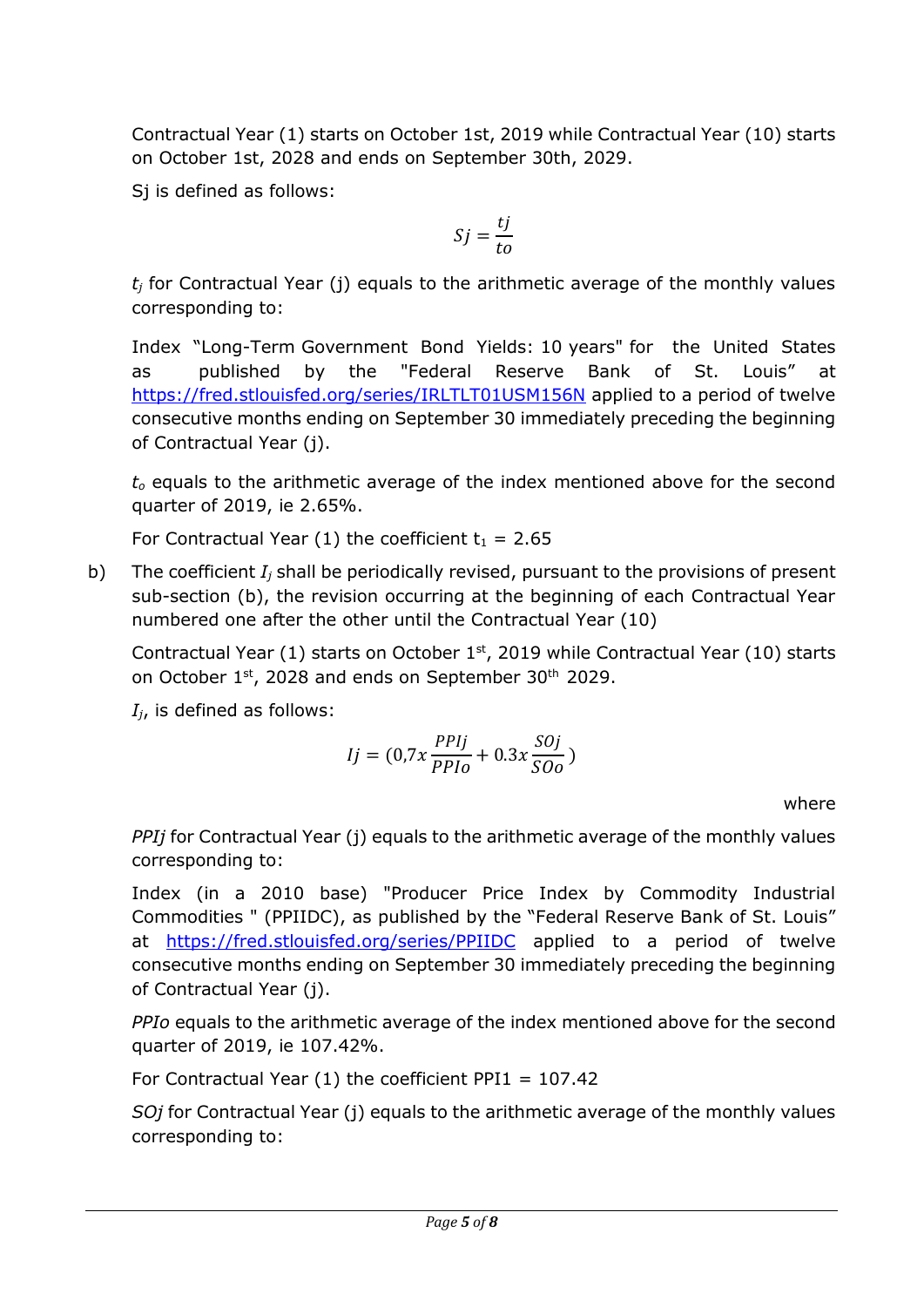Index (in a 2015 base) "Hourly Earnings : Manufacturing for the United States" as published by the "Federal Reserve Bank of St. Louis" at <https://fred.stlouisfed.org/series/LCEAMN01USM661N> applied to a period of twelve consecutive months ending on September 30 immediately preceding the beginning of Contractual Year (j).

*SOo* equals to the arithmetic average of the index mentioned above for the second quarter of 2019, ie 110.17%.

For Contractual Year  $(1)$  the coefficient S1 = 110.17

The rounding of the compensation is made to the second digit after the decimal point, rounded up if the third digit after the decimal point is greater than or equal to 5 (five), or rounded down if the third digit after the decimal point is less than 5 (five).

# **8. Invoicing and Payment**

TRANSMED shall issue to Shipper a monthly invoice by the 7<sup>th</sup> business day of each Month, with reference to the Transportation Service of the preceding Month. Its amount in USD will be invoiced in Euro at the exchange rate of the invoice issuing date.

The invoice or, where applicable, a courtesy copy of the same shall be anticipated by email or fax and sent in hard copy by courier.

Shipper shall pay the invoice to the bank account indicated by TRANSMED within the 25<sup>th</sup> of the month of its issuance.

Any inaccuracy in the invoiced amounts shall require the issue of appropriate credit or debit notes, for an amount equal to the amount of the miscalculation, and with due date determined in accordance with the relevant provisions of the GTA.

# **9. Transportation Programs**

Shipper shall communicate to TRANSMED by letter, within the 15<sup>th</sup> of September of the current Contractual Year (Y), its indicative, not binding annual transportation program monthly detailed for the following Contractual Year (Y+1).

Shipper shall communicate to TRANSMED, within the  $15<sup>th</sup>$  of the current Month (M), its indicative, not binding monthly transportation program weekly and daily detailed for the following Month (M+1).

Shipper shall communicate to TRANSMED, by 18:00 GMT+1 of every Tuesday, its indicative, not binding weekly transportation program daily detailed for the Week starting the following Sunday. The communicated daily quantities are intended for a constant hourly flow rate during each Day and not exceeding the Committed Flow Rate. Such program shall be automatically considered as confirmed if Shipper receives no modification by Wednesday 18:00 GMT+1.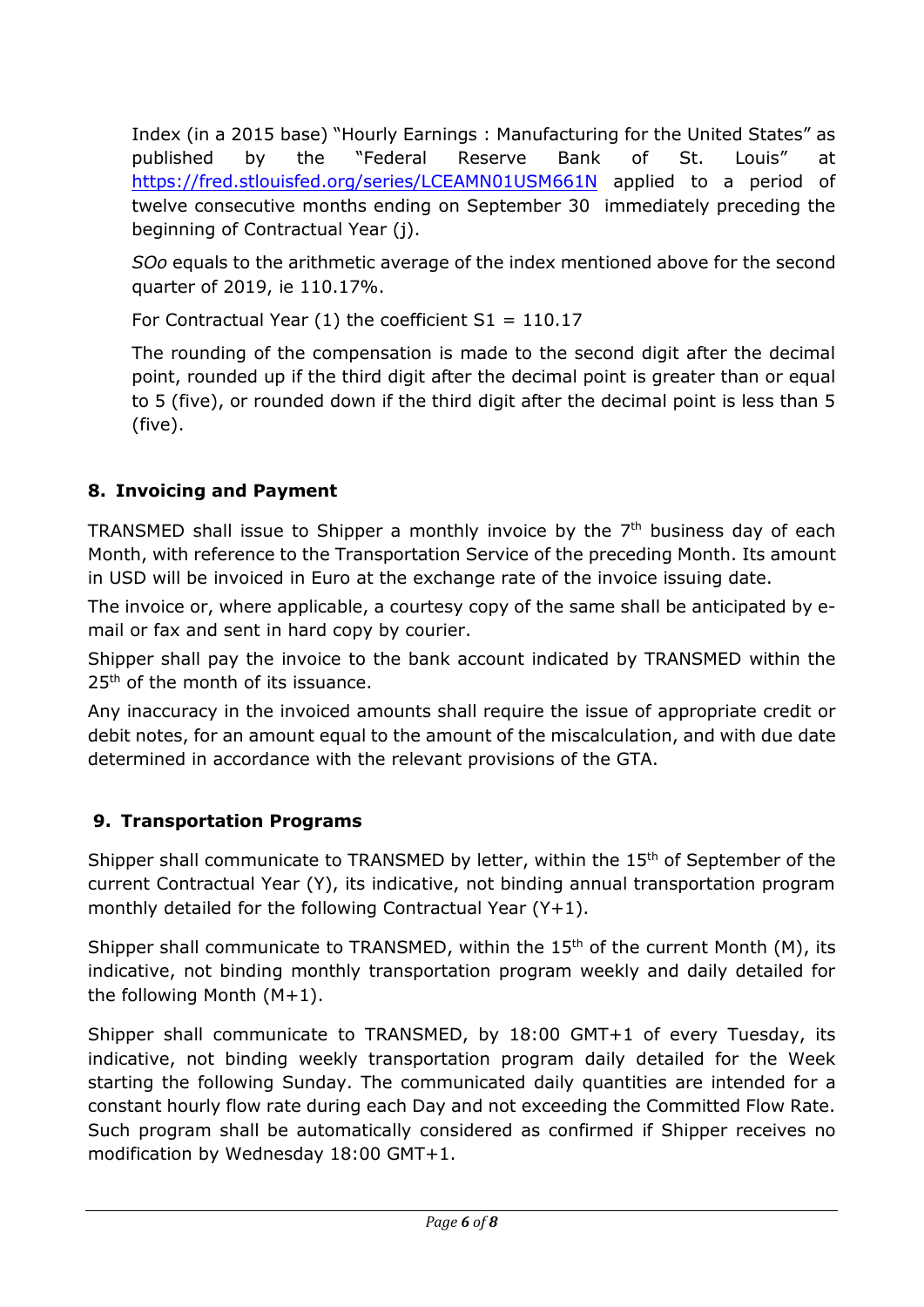Shipper shall at any time have the right to modify the above-mentioned weekly program, provided that these modifications are in accordance with the relevant provisions of the GTA.

### **10. Governing Law**

The GTA shall be governed by and construed in accordance with the laws of Italy. All disputes, controversies, or claims arising out or in connection with the GTA including its interpretation, validity, performance, breach, and termination shall be referred to, and finally and exclusively settled by, the exclusive jurisdiction of the Court of Milan.

### **11. Assignment**

No Party shall have the right to assign its rights and obligations under the GTA without prior written consent of the other Party.

### **12. Guarantees**

- a) With the exception of the provisions set forth in paragraphs b) herein below, Shipper shall be required to provide TRANSMED, upon execution of the GTA, with a first demand Bank Guarantee issued by a primary credit institution, as per the form annexed to the GTA.
- b) Should Shipper have a credit rating no lower than Standard & Poor BBB or Moody BAA3 or Fitch BBB, Shipper shall not be required to provide TRANSMED with the Bank Guarantee indicated above. In the event that Shipper does not have the above-mentioned credit rating, but its parent company does, then Shipper shall be entitled to ask TRANSMED approval for the issuance of a Parent Company Guarantee, as per the form annexed to the GTA, in replacement of the Bank Guarantee.

Should Shipper have, upon conclusion of the GTA, a credit rating lower than Standard & Poor BBB or Moody BAA3 or Fitch BBB, it shall immediately inform TRANSMED and shall provide the Bank Guarantee as per paragraph above.

The above Bank Guarantee or Parent Company guarantee shall be issued in favour of TRANSMED for an amount equal to: i) USD **8,00** for each Cm3/h of Committed Flow Rate in case of GTA with a duration up to 4 (four) years or ii) USD **16,00** for each Cm3/h of Committed Flow Rate in case of GTA with a duration of and over 5 (five) years.

The above-mentioned amount shall be calculated for each different Product (Cm3/h x duration), if applicable.